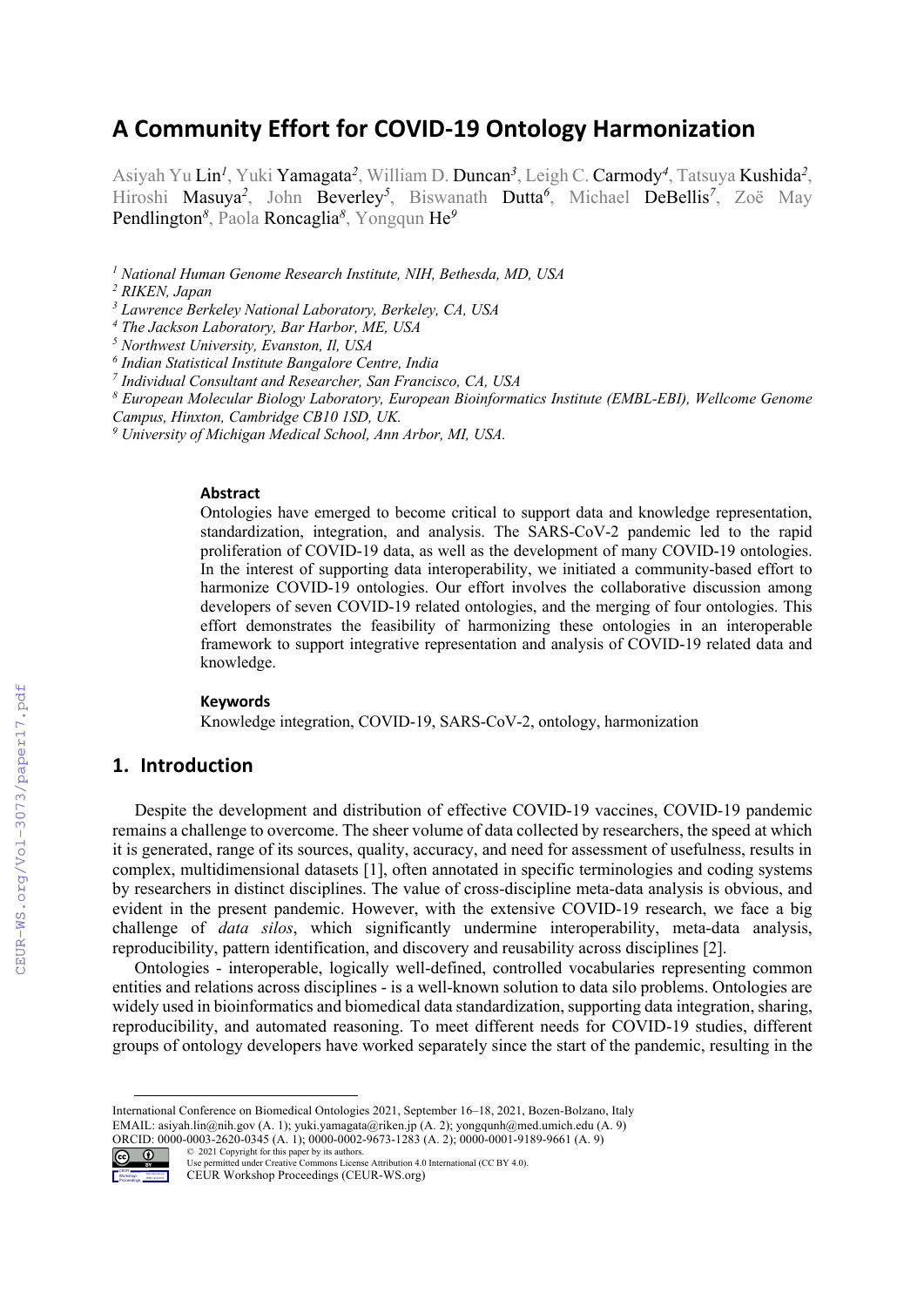development of several COVID-19 ontologies. A lack of coordination among these groups would risk the proliferation of COVID-19 ontologies using distinct, potentially non-interoperable, vocabularies.

The Workshop on COVID-19 Ontologies (WCO-2020) held on Oct. 23 and Oct. 30, 2020 brought the developers from international groups to report their efforts on building COVID-19 related ontologies. To harmonize heterogeneous knowledge and data for better COVID-19 study, the workshop attendees formed a COVID-19 Ontology Harmonization Working Group (WG) and discussed the ways to harmonize these related ontologies. This paper reports the current results of our harmonization effort.

# **2. Scope and Methods**

In this study, the following seven COVID-19 related ontologies were covered in the ontology harmonization process by the COVID-19 Ontology Harmonization Working Group:

- 1. Virus Infectious Disease Ontology (VIDO) [3]
- 2. Ontology of Coronavirus Infectious Disease (CIDO) [4]
- 3. COVID-19 Infectious Disease Ontology (IDO-COVID-19) [5]
- 4. Controlled Vocabulary for COVID-19 (COVoc)
- 5. Homeostasis imbalance process ontology (HOIP) [6]
- 6. Medical Action Ontology (MAxO)
- 7. Ontology for collection and analysis of COviD-19 data (CODO) [7]

Each of the above ontologies has their own scope and purpose. Three ontologies: Virus Infectious Disease Ontology (VIDO), Coronavirus Infectious Disease Ontology (CIDO), and COVID-19 Infectious Disease Ontology (COVID-19-IDO) all extend the Infectious Disease Ontology (IDO) [5].

The mission statement of the COVID-19 Ontology Harmonization WG is to harmonize different COVID-19 related ontologies to support COVID-19 related data and knowledge interoperability. To achieve the mission, WG members held regular virtual Zoom meetings and communicated through emails. We identified overlapping domains or subdomains from different ontology groups and built consensus on ontology terms needed to characterize specific COVID-19 related entities.

# **2.1 VIDO**

VIDO (https://bioportal.bioontology.org/ontologies/VIDO) is an extension of the IDO designed to bridge IDO - which is composed of terms common to any scientific investigation of infectious disease - to virus-specific ontologies. As such, VIDO follows OBO Foundry guidelines closely. VIDO is composed of terms common to any investigation of viral infectious diseases, including virus classification, virus infection epidemiology, pathogenesis, and treatment. For example, VIDO defines terms such as virus, prion, viricide, virus infection incidence, and so on.

## **2.2 CIDO**

By extending IDO and other OBO ontologies including the Ontology for Biomedical Investigations (OBI), CIDO (https://github.com/cido-ontology/cido) is developed to cover coronavirus infectious diseases including their etiology, transmission, epidemiology, host-coronavirus interaction, pathogenesis, diagnosis, prevention, and treatment. CIDO covers SARS-CoV, SARS-CoV-2, and MERS-CoV, and other coronavirus strains that cause common human cold.

#### **2.3 COVID-19-IDO**

COVID-19-IDO (https://bioportal.bioontology.org/ontologies/IDO-COVID-19), which was created by the developers of VIDO, is a direct extension of VIDO. As such, IDO-COVID-19 covers the epidemiology, classification, pathogenesis, and treatment of terms used to represent infection by the SARS-CoV-2 virus strain and the associated COVID-19 disease.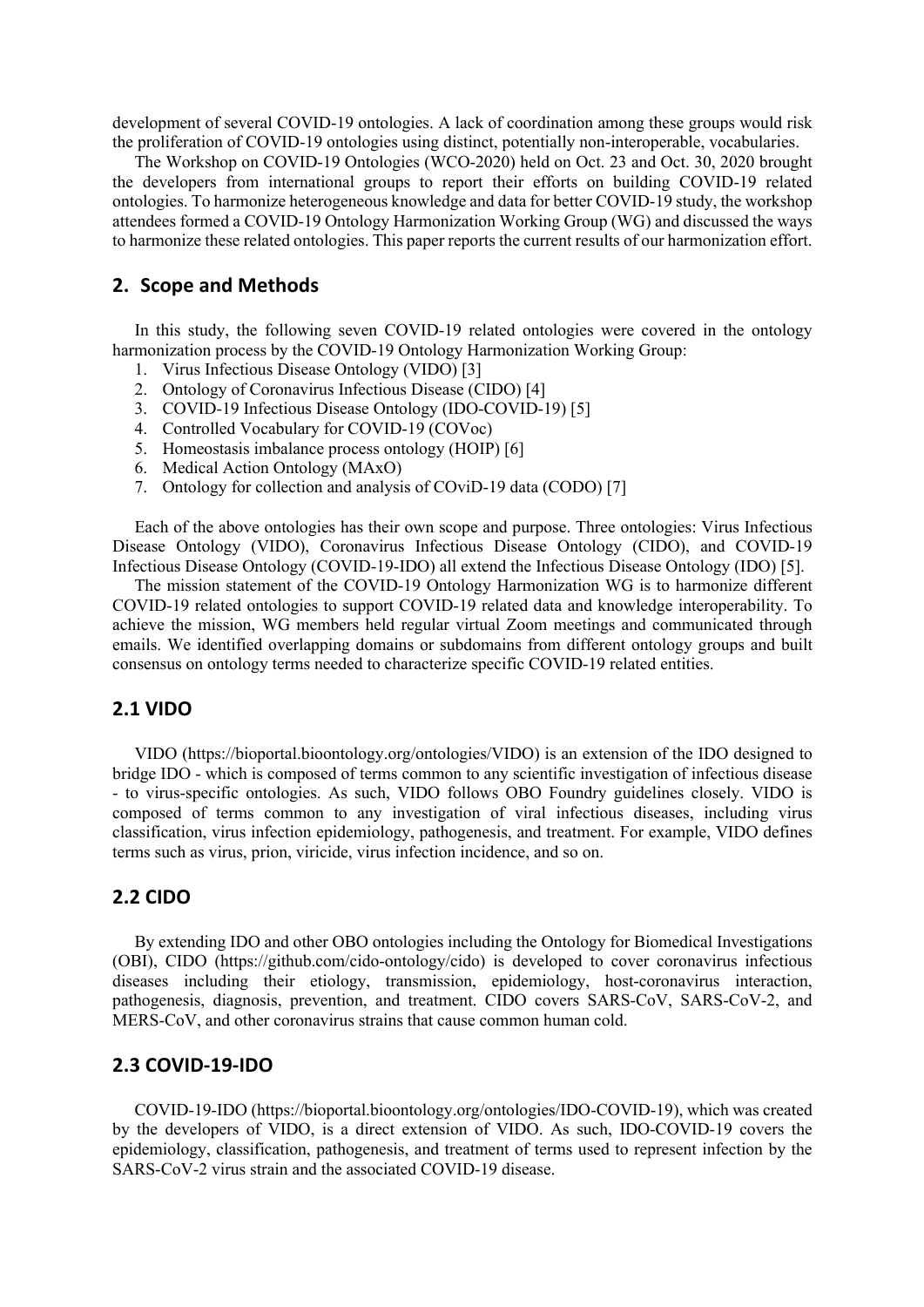# **2.4 COVoc**

Controlled Vocabulary for COVID-19 (COVoc) (https://github.com/EBISPOT/covoc) is an application ontology created in collaboration between the European Bioinformatics Institute (EMBL-EBI) and the Swiss Institute of Bioinformatics (SIB) in March 2020. Its primary use case is to enable seamless annotation of biomedical literature to core databases and ELIXIR tools (ELIXIR is a European-wide intergovernmental organization for life sciences). The ontology covers 9 axes related to the COVID-19 pandemic (biomedical vocabulary, cell lines, chemical entities, clinical trials, conceptual entities, diseases and syndromes, geographic locations, organisms, and proteins and genomes). COVoc utilizes existing OBO ontologies where possible to augment connections to other useful resources such as the COVID-19 Data Portal (https://www.covid19dataportal.org/).

#### **2.5 CODO**

Ontology for Collection and Analysis of COviD-19 Data (CODO) (https://w3id.org/codo, https://github.com/biswanathdutta/CODO) is a formal Ontology for collection and analysis of COVID-19 data [8]. The goal of the ontology was to collect data about the pandemic so that researchers could answer questions, for example about infection paths based on information about relations between patients, clusters, geography, time, comorbidities, etc. The current CODO 1.3 primarily provides the terms and relations for representing COVID-19 data and information, such as epidemiology, clinical findings, etiology, diagnosis, treatment facility, comorbidity, including the statistical data on disease spread and casualty by space and time, and resource requirements. The developed ontology can be used by the various agencies, namely doctors, hospitals, policy-makers, government agencies, application developers, etc. for various purposes, such as for developing applications, like search, questionanswering systems, risk detection systems; for document annotation; for developing knowledge graph, etc. The ontology was designed by analysing disparate COVID-19 data sources such as datasets, literature, services, government published COVID-19 guidelines, WHO literature, etc.

#### **2.6 HOIP**

Homeostasis imbalance process ontology (HOIP) (https://bioportal.bioontology.org/ontologies/HOIP) focuses on homeostatic imbalances between virus action and innate defense processes and covers the causal relationship of organelle/cellular/organ processes from early stage to clinical manifestation in COVID-19. The design patterns between CIDO and HOIP have now been aligned after shared discussion and communication.

#### **2.7 MAxO**

Medical Action Ontology (MAxO), launched in the spring of 2020, is a broad ontology that provides a structured vocabulary to medical procedures, interventions, therapies, treatments, or clinical recommendations. MAxO was designed to provide a thorough resource for annotating medical actions to diseases, particularly rare diseases. Given the broad nature of MAxO and the timing of the ontology development, much of the hierarchy was added with a keen awareness of the diagnostics and treatment of SARS-CoV-2. While there are no COVID-19-specific terms, terms like 'ventilation with proning' (MAXO:0000619) and 'clinical RNA detection testing' (MAXO:0000592) were added to annotate COVID-19 clinical data sets. To capture the relationship between treatments and diseases, a new tool, Phenotypic Observation Explication Tool (POET), was developed to establish a relationship between MAxO, Human Phenotype Ontology (HPO), and Mondo Disease Ontology (Mondo) terms. This tool will allow researchers to actively participate in annotating COVID-19 data sets or other diseases in their expertise. MAxO annotations and the POET tool will be available on the HPO website (hpo.jax.org) by 2022.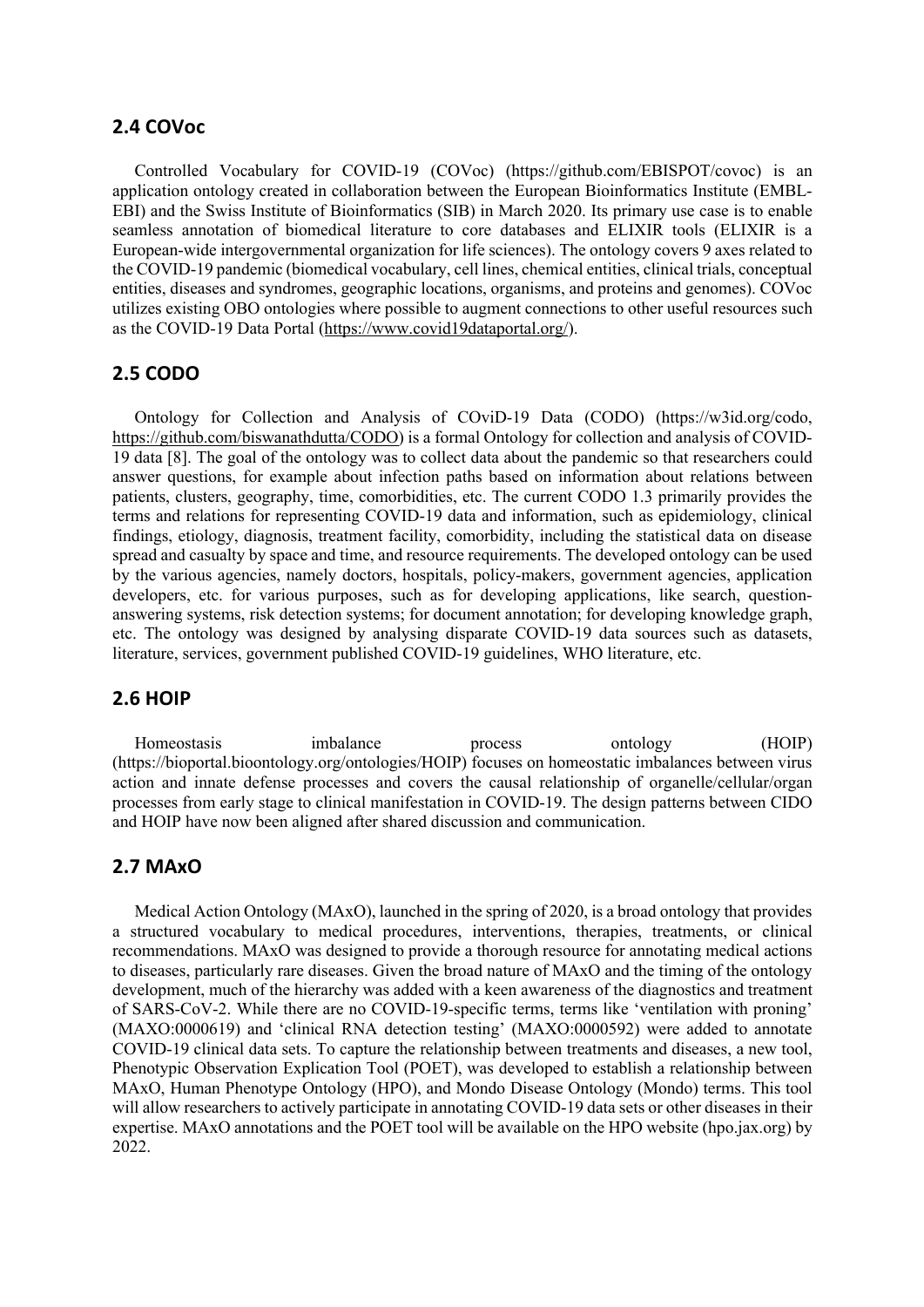# **3. Ontology Overlapping and Term Reuse**

The ontology harmonization is started by identifying the scopes and development methods by different ontologies covered in this work. We found that instead of reinventing the wheel, each ontology has imported and reused many terms from other ontologies where possible (Table 1). The top 1 reused ontologies (reused in six out of the seven ontologies) are: OBI, UBERON, CL, GO Biological process,ChEBI, PRO, and RO. The top 2 reused ontologies (reused in five out of the seven ontologies) are BFO, NCBI taxon, symptom ontology and Vaccine Ontology. Many of these reused ontologies are Open Biomedical and Biological Ontologies (OBO) Foundry [8] ontologies.

|                     |                           | Ontology term reuse by COVID-19 related ontologies |             |                         |      |      |             |       |
|---------------------|---------------------------|----------------------------------------------------|-------------|-------------------------|------|------|-------------|-------|
| Ontology            | Domain                    | <b>VIDO</b>                                        | <b>CIDO</b> | COVID-19-<br><b>IDO</b> | HolP | CODO | <b>MAxO</b> | COVoc |
| <b>BFO</b>          | Upper ontology            | Yes                                                | Yes         | Yes                     | Yes  | Yes  |             |       |
| <b>IAO</b>          | Information<br>content    |                                                    | Yes         | Yes                     | Yes  |      |             | Yes   |
| OBI                 | Data item                 |                                                    | Yes         | Yes                     | Yes  | Yes  | Yes         | Yes   |
| <b>NCBI</b> taxon   | Taxonomy                  | Yes                                                | Yes         | Yes                     | Yes  |      |             | Yes   |
| <b>UBERON</b>       | Anatomical<br>structure   | Yes                                                | Yes         | Yes                     | Yes  |      | Yes         | Yes   |
| CL                  | Cell                      | Yes                                                | Yes         | Yes                     | Yes  |      | Yes         | Yes   |
| GO                  | <b>Biological process</b> | Yes                                                | Yes         | Yes                     | Yes  |      | Yes         | Yes   |
| <b>PATO</b>         | Phenotype                 |                                                    | Yes         |                         | Yes  |      | Yes         |       |
| <b>HPO</b>          | Phenotype                 |                                                    | Yes         |                         | Yes  |      | Yes         | Yes   |
| ChEBI               | Chemical<br>compound      | Yes                                                | Yes         | Yes                     | Yes  |      | Yes         | Yes   |
| <b>PRO</b>          | Protein                   | Yes                                                | Yes         | Yes                     | Yes  |      | Yes         | Yes   |
| <b>HGNC</b>         | Gene                      |                                                    | Yes         |                         |      |      |             |       |
| OGG                 | Gene                      |                                                    |             |                         | Yes  |      |             |       |
| DO                  | <b>Disease</b>            |                                                    | Yes         |                         | Yes  | Yes  |             |       |
| <b>MONDO</b>        | <b>Disease</b>            |                                                    |             |                         |      |      | Yes         | Yes   |
| SNOMED CT           | <b>Disease</b>            |                                                    |             |                         |      | Yes  |             |       |
| NDF-RT              | Disease/Finding           |                                                    | Yes         |                         |      |      |             |       |
| Symptom             | Symptom                   | Yes                                                | Yes         | Yes                     | Yes  | Yes  |             |       |
| Vaccine<br>Ontology | Vaccine                   | Yes                                                | Yes         | Yes                     | Yes  | Yes  |             |       |
| <b>RO</b>           | Relational ontology       | Yes                                                | Yes         | Yes                     | Yes  |      | Yes         | Yes   |

#### **Table 1.**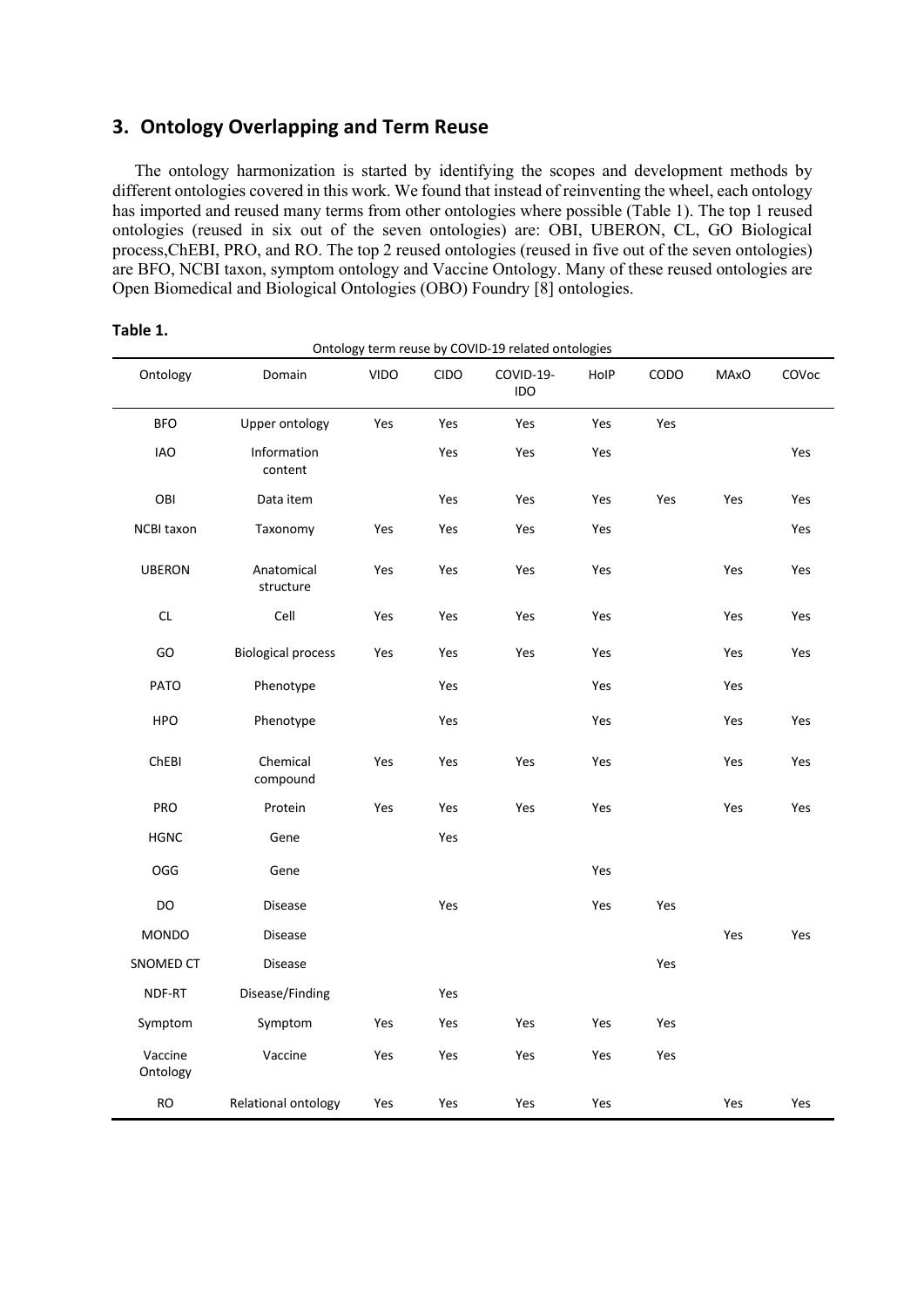### **4. Ontology Alignment and Harmonization**

Given that most of the 7 ontologies follow the OBO Foundry ontology development principles, such as reusing terms defined in OBO foundry ontologies, Our harmonization exercise found that these ontologies can be aligned under the Basic Formal Ontology (BFO) upper level ontology (Figure 1). Figure 1 below shows how VIDO, CIDO, IDO-COVID-19, MAxO and HoIP can fit into BFO's structure.



**Figure 1**: Hierarchical representation of selected terms from different ontologies that are harmonized under the BFO upper level ontology. The red colors represent ontologies focused in this ontology harmonization study. Terms from many ontologies such as BFO, NCBITaxon, and VO have been used by our ontologies as well.

The relationship between CIDO and IDO-COVID-19 provides an example of precisely the sort of distinct overlapping ontology development efforts our working group was designed to address. Via this alignment exercise and observing the scope of CIDO appears broad enough to include IDO-COVID-19, our working group has decided to incorporate the latter ontology into CIDO. Incorporation of terms from IDO-COVID-19 into CIDO will, moreover, strengthen the logical relationship between CIDO and VIDO, given how closely related VIDO and IDO-COVID-19 are.

The HoIP developers are working on mapping and aligning with all GO process terms. Concerning harmonization, HoIP ontology has started to compare their processual entities to those in CIDO. For example, although the labels of 'SARS-CoV-2 entry to cell' (CIDO:0000088) and 'viral entry into host cell [COVID-19]' (HoIP:0037063) are different, as the HoIP entity is described using object property restriction ('has agent' some SARS-CoV2), it can be mapped to correspondent CIDO term. As an application ontology, the COVoc developers rely on CIDO developers to create new terms, and COVoc imports and reuses CIDO for their application purpose. At the time of writing, CODO developers started to align the current build to BFO as its upper ontology, which increases the future possibilities of better alignment.

#### **5. Discussions**

While ontology creates a common language and reduces the work of mapping, the emergence of multiple ontologies may form individual silos by themselves. Given the report of many COVID-19 related ontologies, our COVID-19 Ontology Harmonization WG provided a timely effort to collaboratively identify the overlapping between different ontologies and achieve the harmonization of seven ontologies. Currently, seven ontologies have very different perspectives due to their use cases.